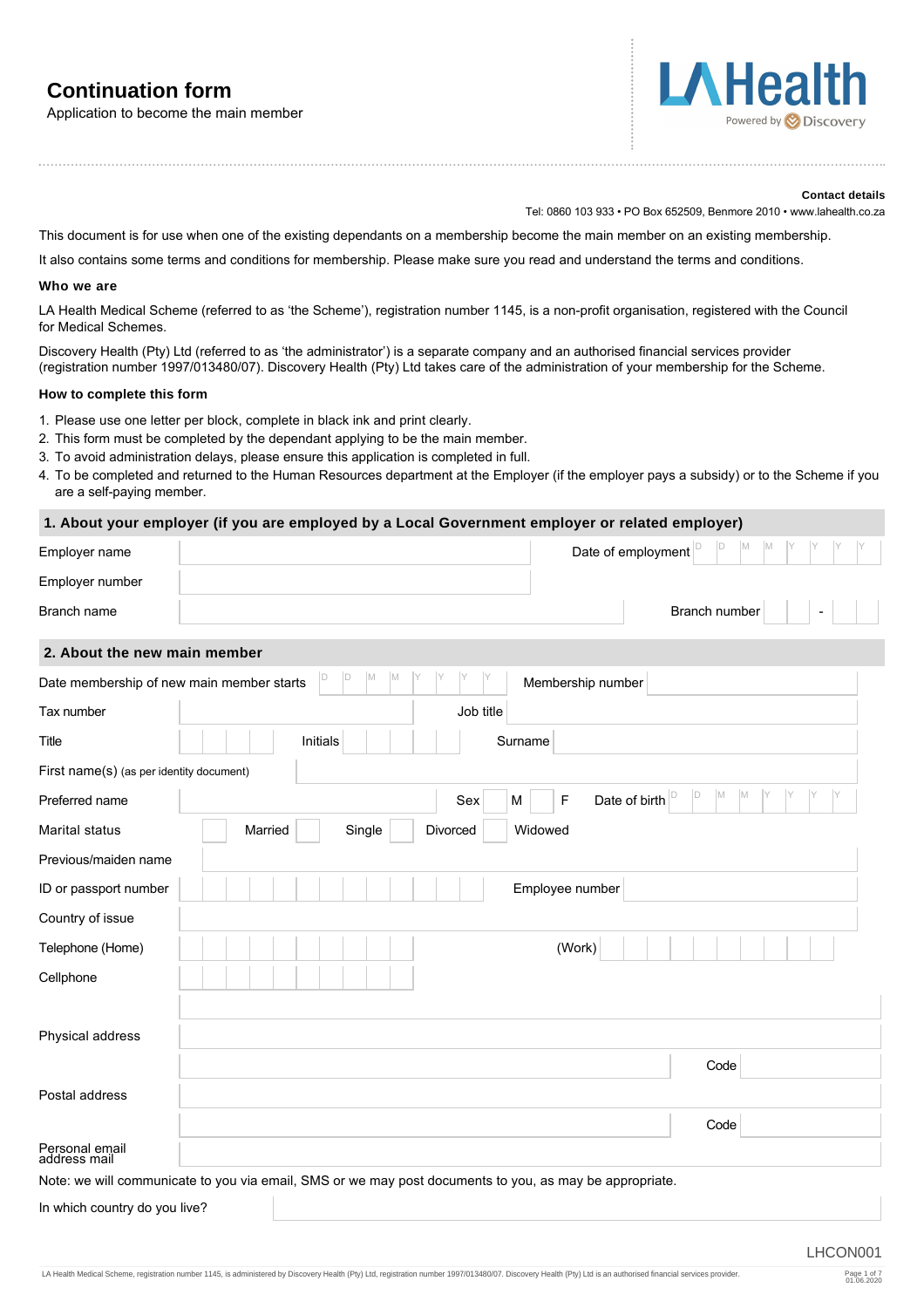## **3. Details of the current main member**

If you need to register as the main member due to the death of the current main member, please attach a certified copy of the death certificate.

| What you must do                                                                                                                                                                                                                                                                                                                                                                                                                                                                                                                                                              |        |         |          |         |                    |              |         |           |  |
|-------------------------------------------------------------------------------------------------------------------------------------------------------------------------------------------------------------------------------------------------------------------------------------------------------------------------------------------------------------------------------------------------------------------------------------------------------------------------------------------------------------------------------------------------------------------------------|--------|---------|----------|---------|--------------------|--------------|---------|-----------|--|
| Title                                                                                                                                                                                                                                                                                                                                                                                                                                                                                                                                                                         |        |         | Initials | Surname |                    |              |         |           |  |
| First name(s) (as per identity document)                                                                                                                                                                                                                                                                                                                                                                                                                                                                                                                                      |        |         |          |         |                    |              |         |           |  |
| Preferred name                                                                                                                                                                                                                                                                                                                                                                                                                                                                                                                                                                |        |         |          | Sex     | Date of birth      | $\mathbb{D}$ | M<br>M. |           |  |
| <b>Marital Status</b><br>Married                                                                                                                                                                                                                                                                                                                                                                                                                                                                                                                                              |        | Single  | Divorced | Widowed | Preferred language |              | English | Afrikaans |  |
| ID or passport number                                                                                                                                                                                                                                                                                                                                                                                                                                                                                                                                                         |        |         |          |         |                    |              |         |           |  |
| Country of issue                                                                                                                                                                                                                                                                                                                                                                                                                                                                                                                                                              |        |         |          |         |                    |              |         |           |  |
| Telephone (H)                                                                                                                                                                                                                                                                                                                                                                                                                                                                                                                                                                 |        |         |          |         | (Work)             |              |         |           |  |
| Cellphone                                                                                                                                                                                                                                                                                                                                                                                                                                                                                                                                                                     |        |         |          |         |                    |              |         |           |  |
| Personal email<br>address                                                                                                                                                                                                                                                                                                                                                                                                                                                                                                                                                     |        |         |          |         |                    |              |         |           |  |
| 4. Banking details for the new main member's monthly contribution (if applicable)                                                                                                                                                                                                                                                                                                                                                                                                                                                                                             |        |         |          |         |                    |              |         |           |  |
| What you must do<br>Submit the following with this form: Copy of the account holder's ID and Bank statement/letter of confirmation from the bank.                                                                                                                                                                                                                                                                                                                                                                                                                             |        |         |          |         |                    |              |         |           |  |
| Bank name                                                                                                                                                                                                                                                                                                                                                                                                                                                                                                                                                                     |        |         |          |         |                    |              |         |           |  |
| Branch name                                                                                                                                                                                                                                                                                                                                                                                                                                                                                                                                                                   |        |         |          |         | Branch code        |              |         |           |  |
| Account number                                                                                                                                                                                                                                                                                                                                                                                                                                                                                                                                                                |        |         |          |         |                    |              |         |           |  |
| Name of account holder                                                                                                                                                                                                                                                                                                                                                                                                                                                                                                                                                        |        |         |          |         |                    |              |         |           |  |
| Type of account                                                                                                                                                                                                                                                                                                                                                                                                                                                                                                                                                               | Cheque | Savings |          |         |                    |              |         |           |  |
| Account holder's<br>physical address                                                                                                                                                                                                                                                                                                                                                                                                                                                                                                                                          |        |         |          |         |                    |              |         |           |  |
| If account holder is not the same as the new main member, please provide account holder's<br><b>ID</b> number                                                                                                                                                                                                                                                                                                                                                                                                                                                                 |        |         |          |         |                    |              |         |           |  |
| Account holder's email address (If the account holder is a company,<br>please state the company email address)                                                                                                                                                                                                                                                                                                                                                                                                                                                                |        |         |          |         |                    |              |         |           |  |
| Account holder's<br>contact number                                                                                                                                                                                                                                                                                                                                                                                                                                                                                                                                            |        |         |          |         |                    |              |         |           |  |
| (If the account holder is a company, please state the company email<br>àddress)                                                                                                                                                                                                                                                                                                                                                                                                                                                                                               |        |         |          |         |                    |              |         |           |  |
| Please also complete the details below for company or trust accounts.                                                                                                                                                                                                                                                                                                                                                                                                                                                                                                         |        |         |          |         |                    |              |         |           |  |
| Company or trust<br>registration number                                                                                                                                                                                                                                                                                                                                                                                                                                                                                                                                       |        |         |          |         |                    |              |         |           |  |
|                                                                                                                                                                                                                                                                                                                                                                                                                                                                                                                                                                               |        |         |          |         |                    |              |         |           |  |
| Signed at (town or city)                                                                                                                                                                                                                                                                                                                                                                                                                                                                                                                                                      |        |         |          |         |                    |              |         |           |  |
| Signature of authorised<br>party / trustee                                                                                                                                                                                                                                                                                                                                                                                                                                                                                                                                    |        |         |          |         |                    | Date         |         |           |  |
| If there are multiple authorised parties / trustees, please attach ID copies for each authorised party / trustee.                                                                                                                                                                                                                                                                                                                                                                                                                                                             |        |         |          |         |                    |              |         |           |  |
| I agree to inform the Scheme in writing of any changes that may occur.                                                                                                                                                                                                                                                                                                                                                                                                                                                                                                        |        |         |          |         |                    |              |         |           |  |
| Signature of new main member                                                                                                                                                                                                                                                                                                                                                                                                                                                                                                                                                  |        |         |          |         |                    |              |         |           |  |
| Due to Payment Association of South Africa (PASA) debit order mandate requirements you are required to supply the account holder's<br>residential address, email address and contact number. Please note that the details you supply will only be used for the PASA debit order<br>mandate requirement and will not be used to update the contact details we have on system. If you wish to update any contact details please<br>visit www.lahealth.co.za.<br>Plasse note: Should you be using someone else's bank account the account holder must sign above to confirm this |        |         |          |         |                    |              |         |           |  |

**Please note:** Should you be using someone else's bank account, the account holder must sign above to confirm this.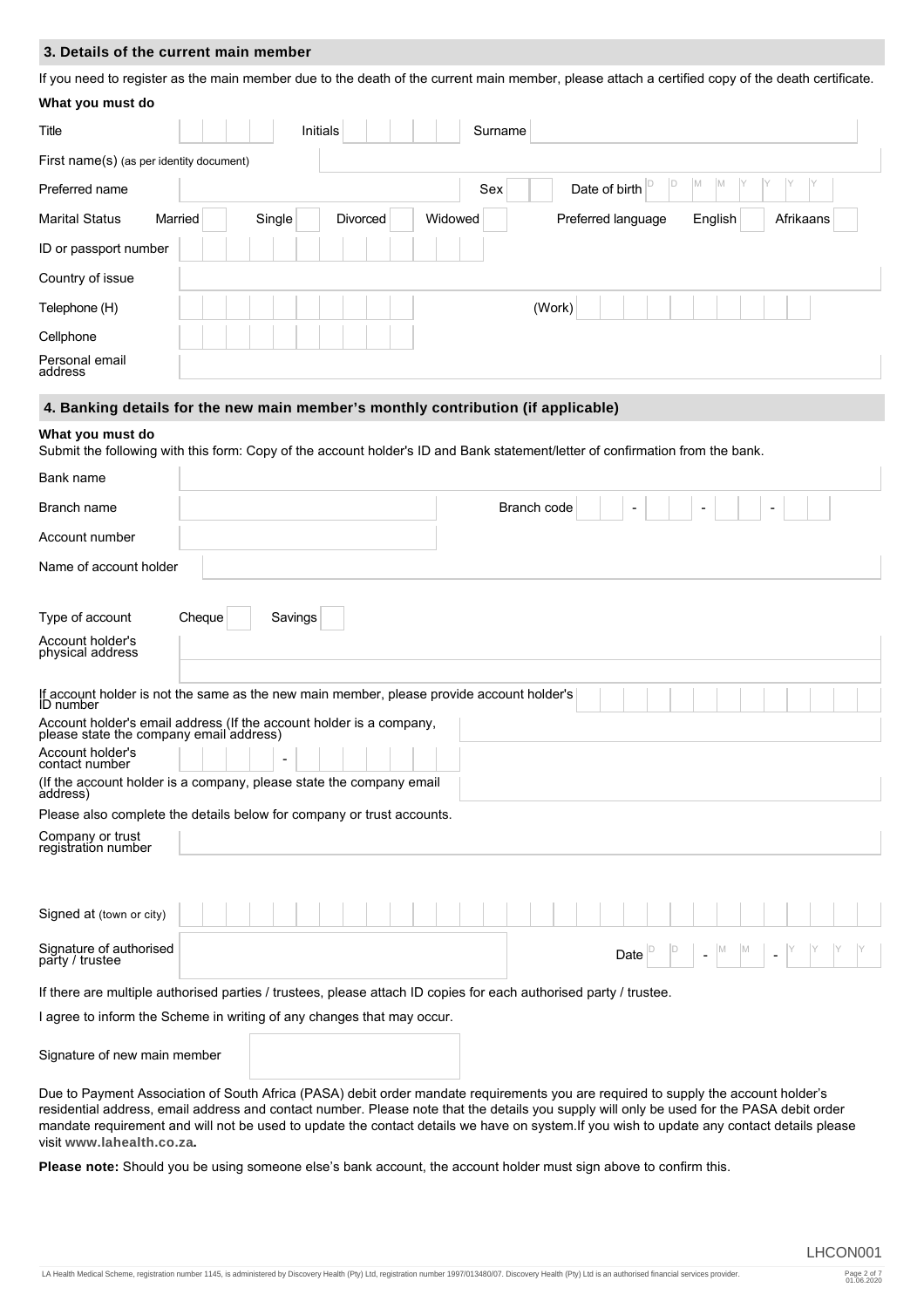## **5. Banking details for claim refunds**

#### **What you must do**

Submit the following with this form: – Copy of the account holder's ID and bank statement/letter of confirmation from the bank. If we do not have banking details, we cannot refund your claims. You can only use a South African bank account.

| Same as section 4?<br>No<br>Yes                                                                                |
|----------------------------------------------------------------------------------------------------------------|
| Bank name                                                                                                      |
| Branch code<br>Branch name                                                                                     |
| Account number                                                                                                 |
| Name of account holder                                                                                         |
| Savings<br>Type of account<br>Cheque                                                                           |
| Account holder's<br>physical address                                                                           |
| If account holder is not the same as the new main member, please provide account holder's<br><b>ID</b> number  |
| Account holder's email address (If the account holder is a company,<br>please state the company email address) |
| Account holder's<br>contact number                                                                             |
| (If the account holder is a company, please state the company email<br>àddress)                                |
| I agree to inform the Scheme in writing of any changes that may occur.                                         |
| Signature of new main member                                                                                   |

By signing the above, you agree that once claims have been refunded into the bank account you have chosen, the Scheme will no longer be responsible in any way for the amounts refunded.

#### **6. LA Health Medical Scheme - Privacy Statement**

How we will process and disclose your Personal Information and communicate with you

## **Definitions**

**The Scheme** refers to LA Health Medical Scheme, registration number 1145, registered with the Council for Medical Schemes. **Administrator** refers to Discovery Health (Pty) Ltd, registration number 1997/013480/07, an authorised financial services provider. **Discovery Group** refers to Discovery Limited, registration number 1999/007789/06, including all subsidiaries of the Group. Subsidiaries in the Group are authorised financial services providers.

You and your refer to the member and his/her dependants who are registered as beneficiaries of the Scheme.

**Your personal information** refers to personal information about you, your spouse, your dependants, your beneficiaries, and your employees (as relevant). It includes information about health, financial status, gender, age, contact numbers and addresses.

Process(ing) (of) information means the automated or manual activity of collecting, recording, organising, storing, updating, distributing and removing or deleting personal information.

**Competent person** means anyone who is legally competent to consent to any action or decision being taken for any matter concerning a member or dependant, for example a parent or legal guardian.

1. When you engage with the Scheme and Administrator, you trust us with personal information about yourself, your family, and in some cases, your employees. We are committed to protecting your right to privacy.

The purpose of this Privacy Statement is to set out how we collect, use, share and otherwise process your personal information.

- 2. You have the right to object to the processing of your personal information and have a choice whether or not to accept these terms and conditions. However, it is important to note the Scheme and Administrator require your acceptance of these terms and conditions, otherwise we cannot activate and service your medical scheme membership.
- 3. The Scheme and Administrator will keep your personal information confidential. You may have given us this information yourself, or we may have collected it from other sources. If you share your personal information with any third parties, we will not be responsible for any loss suffered by you or your employer (where applicable).
- 4. You understand that when you include your spouse and/or dependents on your application, we will process their personal information for the activation of the policy/benefit and to pursue their legitimate interest. We will furthermore process their information for the purposes set out in this Privacy Statement
- 5. If you are an employer, you agree to indemnify the Scheme and Administrator against any loss or damage, direct or indirect, that an employee suffers because of any unauthorised use of your employees' personal information.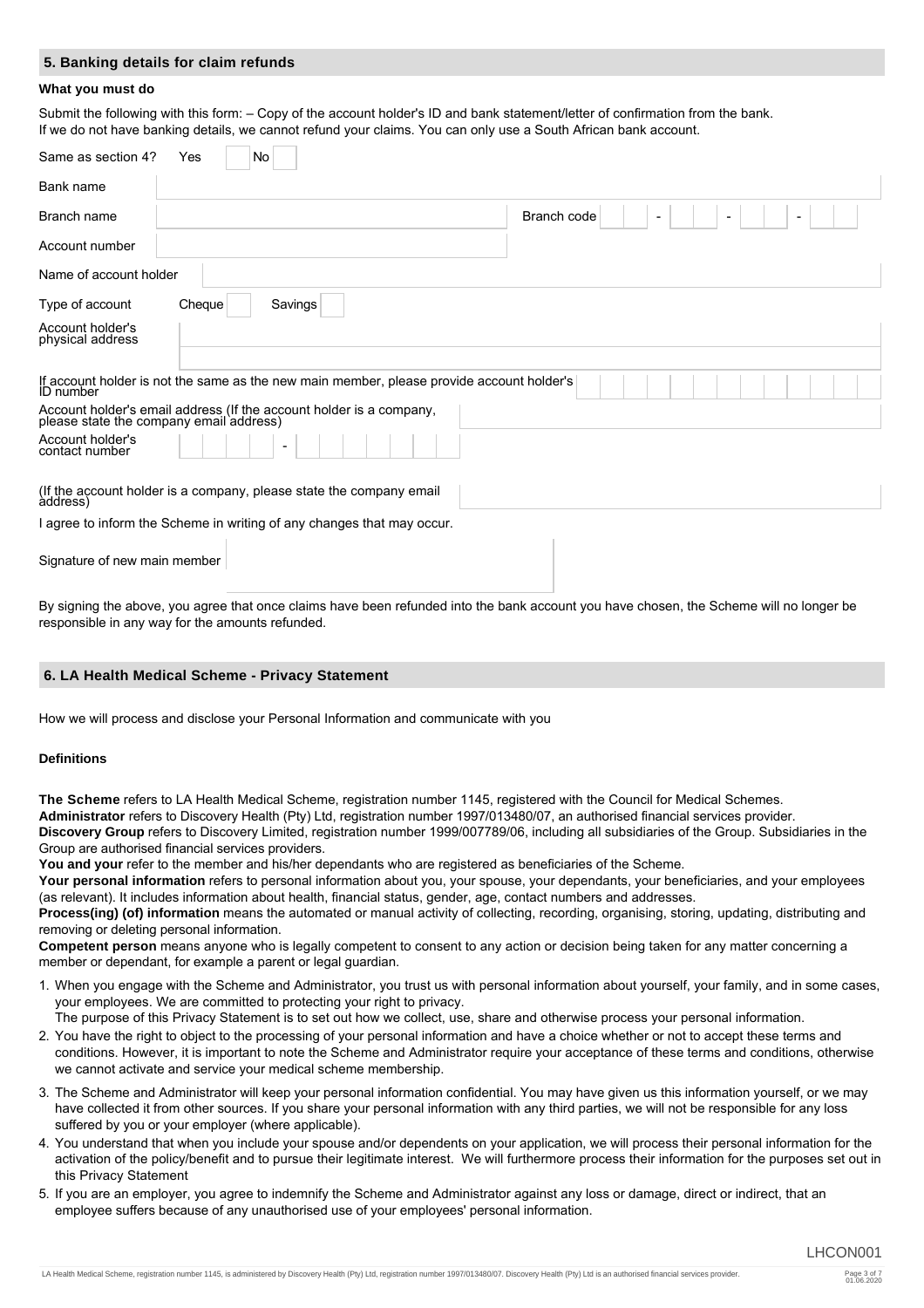- 6. If you are giving consent for a person under 18 (a minor) you confirm that you are a competent person and that you have authority to give their consent for them.
- 7. You agree that the Scheme and Administrator may process your personal information for the following purposes:
- for the administration of your benefit option;
- for the provision of managed care services to you on your benefit option;
- for the provision of relevant information to a contracted third party who requires this information to provide a healthcare service to you on your benefit option;
- to analyse risks, trends and profiles;
- to share your personal information with external healthcare providers for the purposes of evaluating certain clinical information, in the event that you require medical treatment.

Examples of this include

i. Sharing your personal information with your chosen financial adviser to enable the Administrator to administer your membership,

ii. Obtaining and sharing your personal information with other relevant sources, including medical practitioners, contracted service providers, health information exchanges, financial advisers, credit bureaus, entities that are part of Discovery Group or industry regulatory bodies ("relevant sources") and further processing of such information to administer your membership, to conduct underwriting or risk assessments (as may be necessary), or to assess and value a claim for medical expenses. We may (at any time, and on an ongoing basis) verify with the relevant sources that your personal information is true, correct and complete;

iii. If this membership is linked to an employer group, getting information from and sharing information with your employer that is relevant to your membership, with due regard for considerations of confidentiality in respect of your state of health;

Iv. Communicating with you about any changes to your benefit option, including changes to your contributions or the benefits you are entitled to on the specific benefit option.

- 8. If a third party asks the Scheme and Administrator for any of your personal information, we will share it with them only if:
- you have already given your consent for the disclosure of this information to that third party; or
- we have a legal or contractual duty to give the information to that third party, or
- we need to share it with them for risk analytical or fraud detection, prevention or recovery purposes
- You consent and agree that:
	- we may process your information, including personal and special personal information, to adhere to South African Legislative reporting obligations and to perform transaction monitoring activities;
	- we may communicate such personal information to local Regulatory Bodies as well as to other entities in the Discovery Group if any Legislative reportable matters are identified.
- 9. The Scheme and the Administrator may provide your personal information to any other entity within the Discovery Group with whom you or your dependant/s already have a relationship; or where you or your dependant/s have applied for a product, service or benefit from such entity. This information will be provided for the administration of your, or your dependant/s products or benefits with other entities within the Discovery Group, and for fraud detection, prevention or recovery purposes.
- 10. The Scheme and Administrator may share and combine all your personal information for any one or more of the following purposes: • market, statistical and academic research; and
	- to customise our benefits and services to meet your needs.

Information about you may be shared with third parties such as academics and researchers, including those outside South Africa. We ensure that all data about you that is shared with such third parties will be made anonymous to the extent possible and where appropriate. Note also that personal information will be made available to such third party only if that third party has agreed to abide by strict confidentiality protocols that we require. If we publish the results of any academic research, you will not be identified by name. If we want to share your personal information for any other reason, we will do so only with your permission.

- 11. By accepting this privacy statement, you authorise the Scheme and Administrator to obtain and share information about your creditworthiness with any credit bureau or credit providers' industry association or industry body. This includes information about credit history, financial history, judgments, and default history. It also includes sharing of information for purposes of risk analysis, tracing and any related purposes.
- 12. The Scheme and Administrator have the right to communicate with you electronically about any changes to your benefit option, including changes to your contributions or changes to the benefits you are entitled to on the benefit option you have chosen.
- 13. We may process your information using automated means (without human intervention in the decision making process) to make a decision about you or your application for any product or service. You may query the decision made about you.
- 14. The Scheme and Administrator have a duty to keep you updated about any offers and new products that are made available from time to time. The Scheme, Administrator, any entity within the Discovery Group, and contracted third-party service providers, may communicate with you about these.
- 15. Please let the Administrator know if you do not wish to receive any direct telephonic marketing.
- 16. You have the right to know what personal information the Scheme and Administrator holds about you. If you wish to receive this information please complete an 'Access Request Form', attached to the PAIA manual, on www.lahealth.co.za, and specify the information you would like. We will take all reasonable steps to confirm your identity before providing details of your personal information. We are entitled to charge a fee for this service and will let you know what it is at the time of your request.
- 17. You agree that the Scheme and Administrator may keep your personal information until you ask us to delete or destroy it. You have the right to ask us to update, correct or delete your personal information, unless the law requires us to keep it. Where we cannot delete your personal information, we will take all practical steps to de-personalise it.
- 18. Where the Scheme and Administrator are required by law to collect and keep personal information, we shall do so. We are required to collect and keep personal information in terms of the following laws:
	- Medical Schemes Act, 1998
	- The Consumer Protection Act, 2008
	- The Protection of Personal Information Act, 2013
	- Electronic Communications and Transactions Act, 2002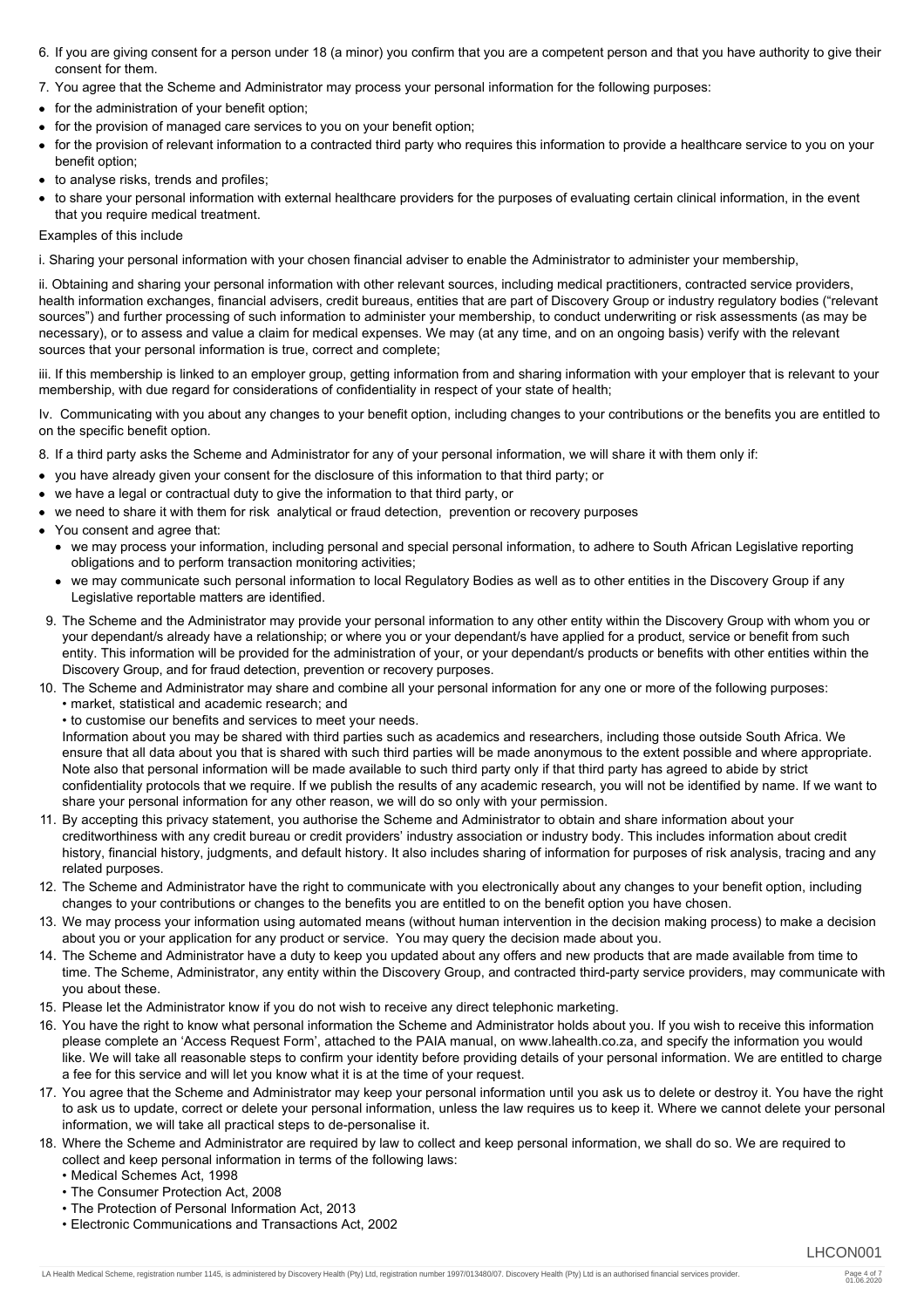• Promotion of Access to Information Act, 2002

Legislation specific to Discovery Health (Pty) Ltd only:

• Financial Advisory and Intermediary Services Act, 2002

- Companies Act, 2008
- 19. You agree that the Scheme and Administrator may transfer your personal information outside South Africa:
	- if you give us an email address that is hosted outside South Africa; or
	- for processing, storage or academic research, or
	- to administer certain services, for example, cloud services.

When we share your information with a person (or company) outside South Africa, we will require of such person (or company) to treat your information in a manner that complies with the requirements of that country and at least with the same level of protection as we are obliged to do in South Africa. Unless you specifically give us consent to share your personal information with such person (or company).

- 20. If the Scheme or Administrator becomes involved in a proposed or actual amalgamation or merger, acquisition or any form of sale of any assets, we have the right to share your personal information with third parties in connection with the transaction. In the case of such an event, the new entity will have access to your personal information. The terms of this Privacy Statement will continue to apply.
- 21. The Scheme or Administrator may change this Privacy Statement at any time. The current version is available on www.lahealth.co.za.
- 22. If you believe that the Scheme or Administrator have used your personal information contrary to this Privacy Statement, we encourage you to first follow our internal complaints process to resolve the complaint. We explain the complaints and disputes process on the website at www.lahealth.co.za. If you are not satisfied after this process, you have the right to lodge a complaint with the Information Regulator, under POPIA, We explain the complaints and disputes process on the website [www.discovery.co.za.](http://www.discovery.co.za.)

Contact details for the Information Regulator: The Information Regulator (South Africa): 33 Hoofd Street Forum III, 3rd Floor Braampark P.O Box 31533 Braamfontein, Johannesburg, 2017 Mr Marks Thibela Chief Executive Officer Tel No. +27 (0) 10 023 5207, Cell No. +27 (0) 82 746 4173 inforeg@justice.gov.za

## **7. LA Health Medical Scheme terms and conditions for membership**

### *7.1 Terms and conditions for membership*

The terms and conditions of LA Health Medical Scheme record your rights and responsibilities for your membership of the Scheme. They may change from time to time. You may ask us for a copy at any time.

### *7.2 You may be called the principal member or main member in our future communications to you.*

## *7.3 Acting for others*

#### **You confirm you have the right to act for others**

By signing this document, you confirm that you have received permission from your spouse and/or any dependant/s over 18 to act for them in any matter relating to this application.

## *7.4 Giving and getting information*

#### **You must give true, correct and complete information**

To consider your application to become the main member on this LA Health Medical Scheme membership, we must learn more about you. Information about you must be true, correct and complete. This includes the details you give in this application form and in future dealings with LA Health Medical Scheme and Discovery Health (Pty) Ltd.

#### **Your legal address**

We will email, SMS or post your documents to you. If it is necessary to send you any legal notices or summonses, our legal team will serve these at the physical address you have given, or at any other address you have given us. It is your responsibility to make sure we have the correct address for you.

## **Discovery Health (Pty) Ltd and LA Health Medical Scheme may record telephone calls**

Discovery Health (Pty) Ltd and LA Health Medical Scheme may record telephone conversations with you. The recordings and all information we get during the recordings will be processed and kept as required by law.

## **Tell LA Health Medical Scheme or Discovery Health (Pty) Ltd immediately if your information changes**

You, your employer or your broker must tell LA Health Medical Scheme or Discovery Health (Pty) Ltd in writing if any of the information you gave changes between the day you sign this document and the day your membership status is changed. We need advance notice of any administrative changes such as cancellation of membership, as backdated changes may not be accepted.

#### **When LA Health Medical Scheme may cancel your membership/s**

LA Health Medical Scheme may cancel any memberships immediately:

- If you do not give LA Health Medical Scheme and Discovery Health (Pty) Ltd information that later turns out to be relevant to this application;
- If you give LA Health Medical Scheme and Discovery Health (Pty) Ltd any information that is not true, correct and complete;

## *7.5 You must ensure contributions are paid on time*

As the main member of LA Health Medical Scheme, you are responsible for ensuring that your and those persons registered as your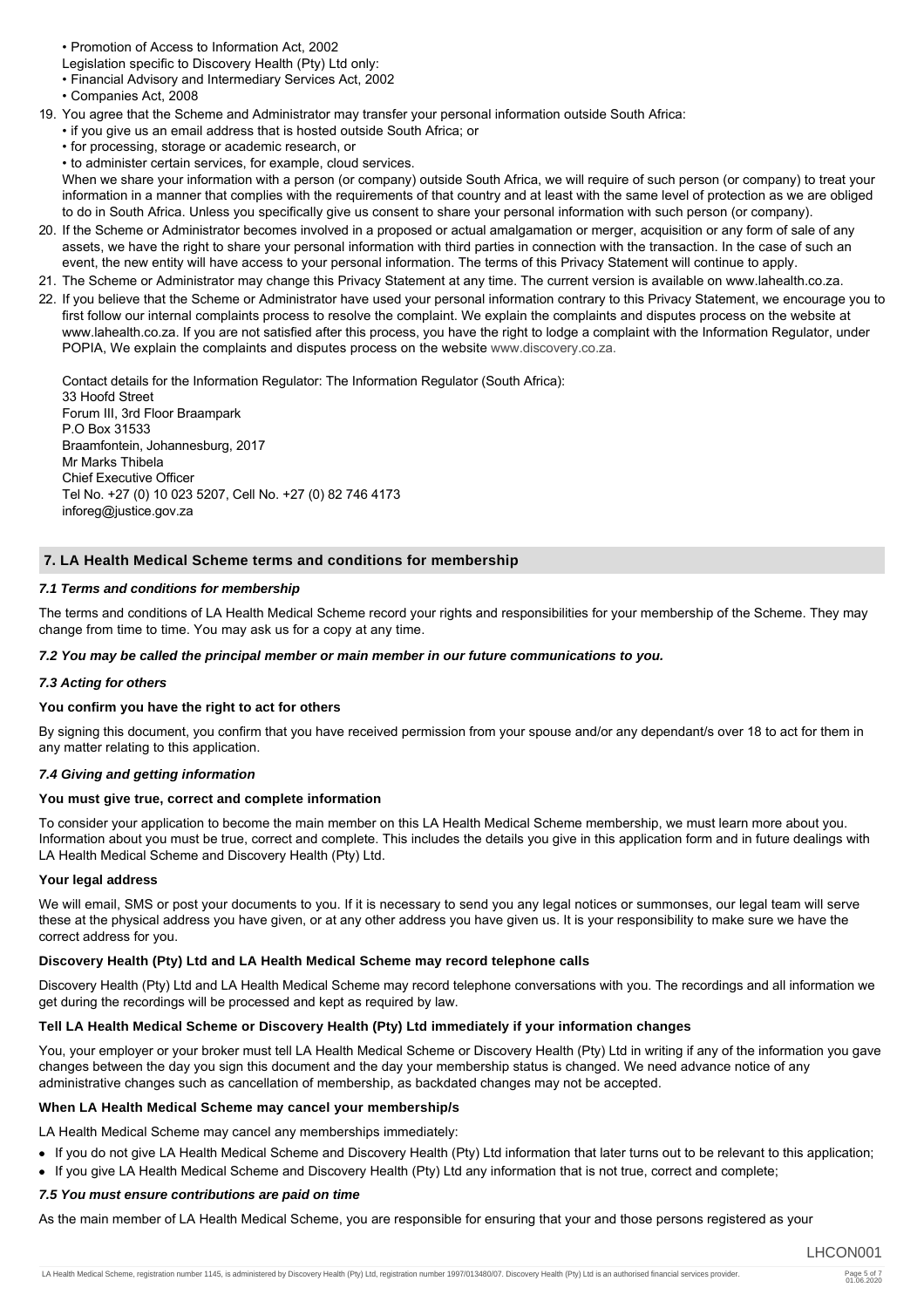dependants' contributions are paid on time every month to avoid suspension of benefits. The Scheme has the right to amend monthly contributions and benefits from time to time. If you are paying your contributions, the reference number LAH CONT will be used on your bank statement to identify the debit order.

### *7.6 Repaying money owed to the Scheme*

LA Health Medical Scheme has the right at any time to collect from you any amount that you owe to the Scheme. We will notify you of any amount that you must pay to the Scheme.

You must repay any medical savings owing if you leave LA Health Medical Scheme.

If the benefit option you chose offers a medical savings account, you may have money available in advance to use for medical expenses during the year. If you leave LA Health Medical Scheme before the year is up, you must repay the portion of medical savings you have used that is more than you have paid back to LA Health Medical Scheme during the specific year.

You will be able to identify the debit order for the money owing to the Scheme on your bank statement, the reference number **LAH CLAW** will be used. When you agree that we may recover outstanding money due to the Scheme by debit order,

By signing this form, you agree that any money you owe to the Scheme may be deducted from any future claim payment amounts that are due to be paid to you.

| Signature of<br>member<br>new main<br>Date<br>IVI.<br>٠<br>$\overline{\phantom{0}}$ |  |
|-------------------------------------------------------------------------------------|--|
|-------------------------------------------------------------------------------------|--|

## **8. Terms and Conditions**

This signed authority and mandate refers to the application on the signed date (''the agreement'')

I/We, the undersigned:

1. warrant that the account information I/we have provided above is an account in my/our name and that the information furnished by me/us in this authority and mandate is true and correct;

2. authorise LA Health Medical Scheme to issue and deliver payment instructions to my bank, recorded above, for the collection by LA Health Medical Scheme from the bank account (or any other bank or branch to which I may transfer my account) any amounts due under or in terms of this application, on condition that the sum of such payment instructions will never exceed my obligations as framed under my membership of the Scheme. This authorisation shall commence on the date that the banking details are effective and shall continue until this authority and mandate is terminated by me by giving

LA Health Medical Scheme no less than 20 ordinary working days written notice thereof or immediately in the event that I instruct my bank to withdraw this authority and mandate.

3. confirm that that the payment instructions mentioned above must be issued on the first working day of the month. If the change in banking details are not activated in time for the debit order collection,and there is an amount outstanding, LA Health Medical Scheme can collect that amount in the interim, upon activation of the banking details. If I change the date of the debit order after activation of the banking details, I confirm that the payment instructions must be issued and delivered on the day that I have nominated ("payment day") and thereafter on the same day in each and every successive month. If the payment day falls on a Sunday or recognised South African public holiday, the payment day will automatically be the next working day;

4. authorise LA Health Medical Scheme to track my bank account and re-present the payment instruction referred to above in the event that there are insufficient funds in my bank account to meet my obligations under or in terms of this Agreement

5.acknowledge that my bank will treat each payment instruction to pay contributions or amounts due under this agreement to LA Health Medical Scheme as if each payment instruction came from me personally as the account holder.

6. undertake to advise LA Health Medical Scheme in writing of any changes to my account details. I acknowledge that LA Health Medical Scheme will not be held responsible or liable for any claim, loss or harm that I or any third party may suffer as a result of me providing incorrect banking details herein or if the bank account is in the name of another person or entity or as a result of my failure to notify LA Health Medical Scheme of a change in banking details, or if the bank account has insufficient funds to meet my obligations under or in terms of the agreement.

7. know and understand that the withdrawals hereby authorised will be processed through a computerised system provided by South African banks. The details of each withdrawal from my bank account will be printed on my bank statement and must show the reference number of the membership inserted in the agreement so as to enable me to identify this membership;

8. acknowledge that although this authority and mandate may be terminated by me, such termination does not necessarily terminate this agreement. In the event of such termination I am not entitled to any refund of any contributions or amounts due that was withdrawn by LA Health Medical Scheme whilst this authority and mandate was in force, if such contributions or amounts were legally owing to LA Health Medical Scheme in terms of the agreement;

9. acknowledge that by signing this authority and mandate I am bound by the payment terms applicable to this agreement.